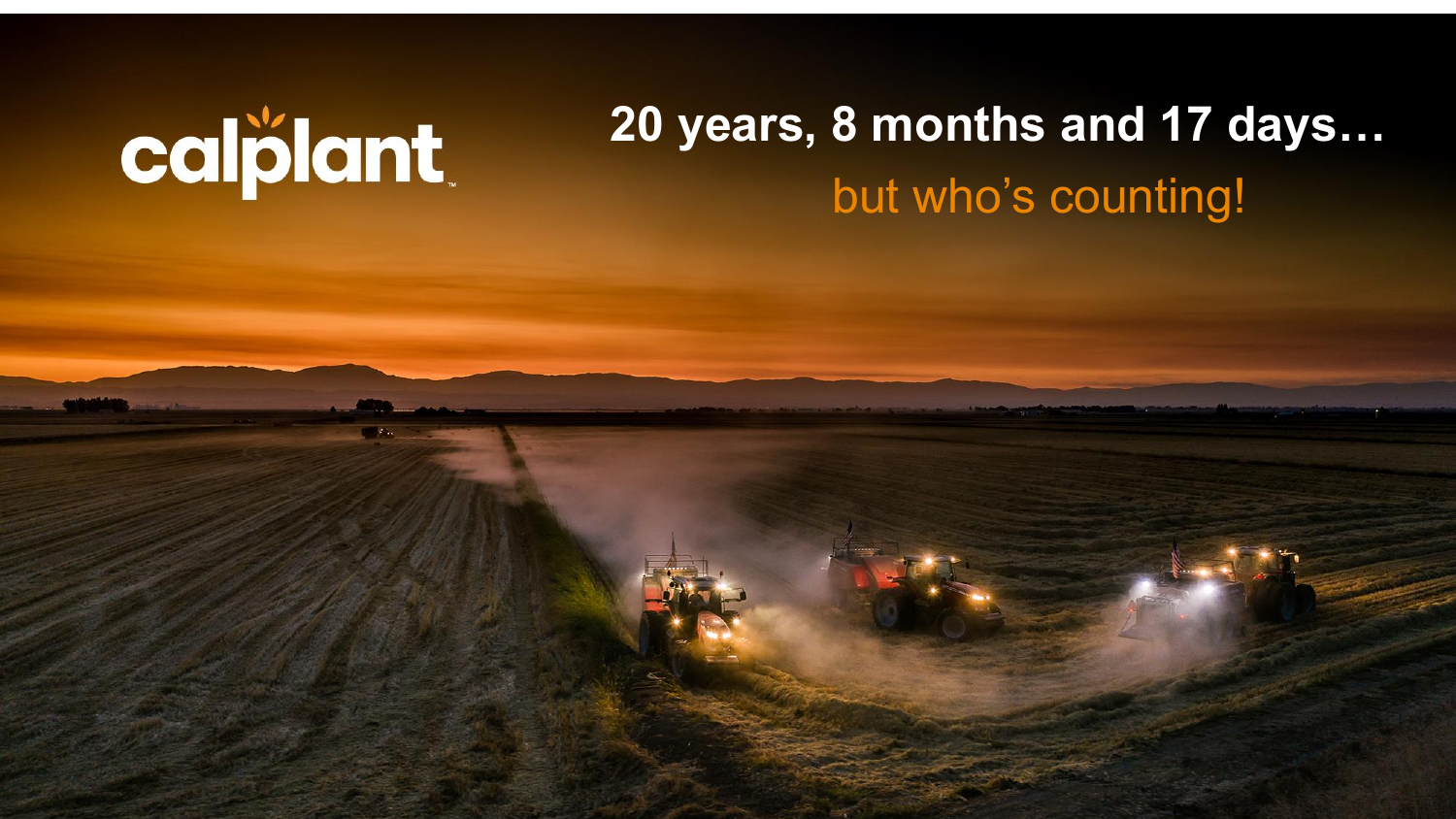## **Why CalPlant Exists, What CalPlant Does**

- 1991 passed legislation that restricted open field burning of rice fields
- The legislation phased out rice straw burning over a 10-year period, and increased costs materially to dispose of post-harvest rice straw
- With a long history in rice farming, CalAg, LLC was founded in 1996 to address the issues and costs to rice growers resulting from the ban on the burning of post-harvest rice straw
- 20+ years later, CalAg (CalPlant I, LLC) closed a \$315 million project financing to construct and operate the **world's first rice straw-based Medium Density Fiberboard (MDF) manufacturing facility**
- The facility, located in Willows, CA (90 miles north of Sacramento) will consume annually approximately 280,000 tons of waste rice straw from approximately 100,000 acres of Sacramento Valley rice fields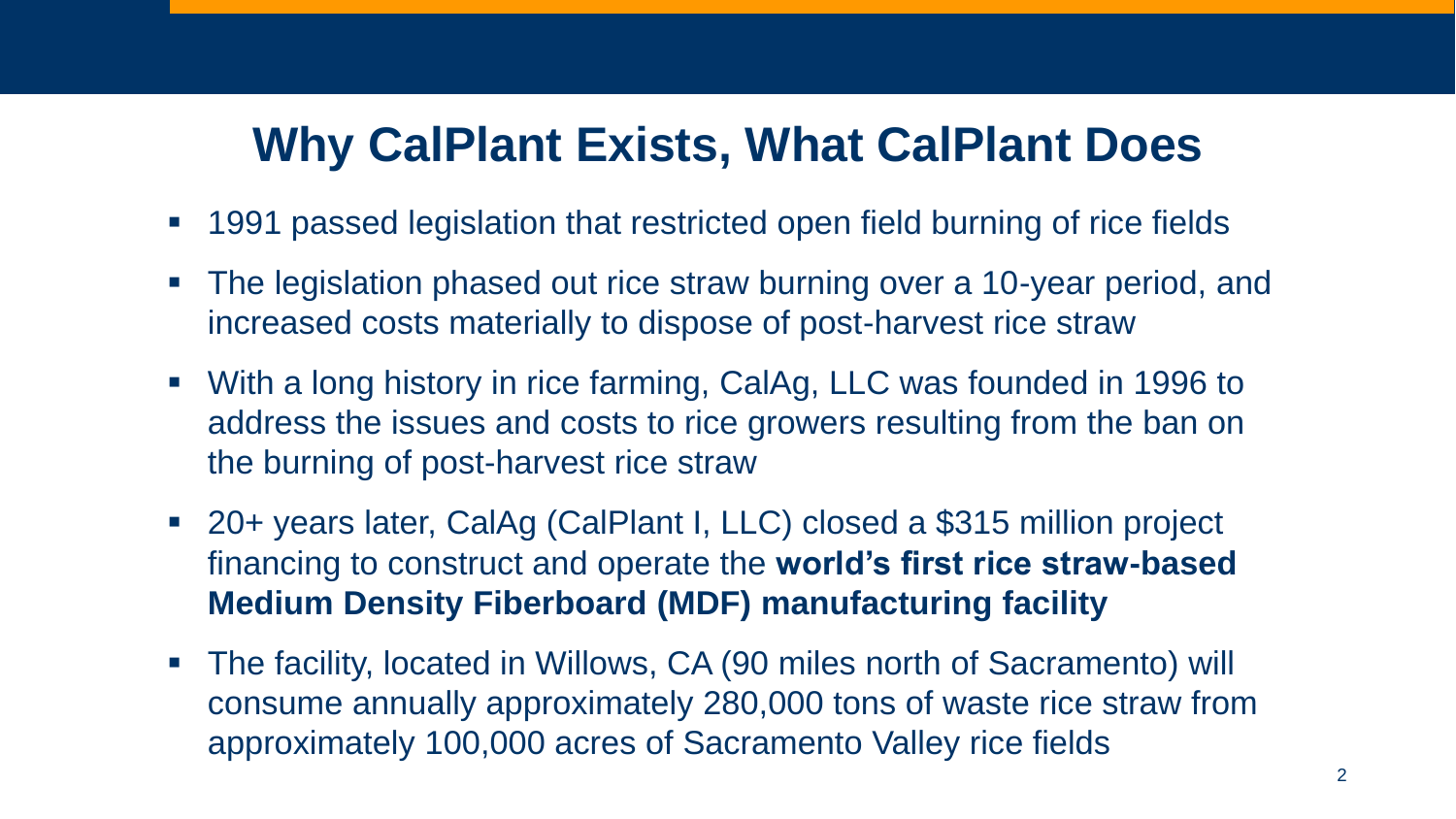#### **The MDF Process, Product Performance, Cost to Produce**

MDF is a composite panel product created by combining cellulosic fibers with a binder and wax and pressing the mixture into panels using high temperature (400° F) and pressure (350 psi)

The rice straw-based MDF process is very similar to the wood-based MDF process—other than handling bales of straw vs. wood residuals

Rice straw-based MDF exceeds the physical properties of wood-based MDF

| <b>Property</b>                        | <b>ANSI</b><br><b>Standard</b><br>for Wood | <b>CalPlant</b><br><b>MDF</b> |
|----------------------------------------|--------------------------------------------|-------------------------------|
| Thickness Swell %                      | Max 8.0                                    | $3.0 - 5.0$                   |
| Internal Bond (PSI)                    | 80                                         | 140                           |
| Screw Holding (Face)<br><b>lbs</b>     | 300                                        | 395                           |
| Screw Holding (Edge)<br><b>lbs</b>     | 225                                        | 325                           |
| Hardness (lbf)                         | 500                                        | $700 - 1,500$                 |
| Density (Pcf)                          | 40-50                                      | 40-50                         |
| Formaldehyde<br>Emissions (ppm)        | 0.11                                       | <b>None</b>                   |
| Modulus of Elasticity ("MOE")<br>(PSI) | 313,000                                    | 450,000                       |
| Modulus of Rupture ("MOR")<br>(PSI)    | 3,130                                      | 4,500                         |

It costs approximately 20% less to produce rice straw-based MDF than using wood because of the lower cost of raw materials (straw vs. wood)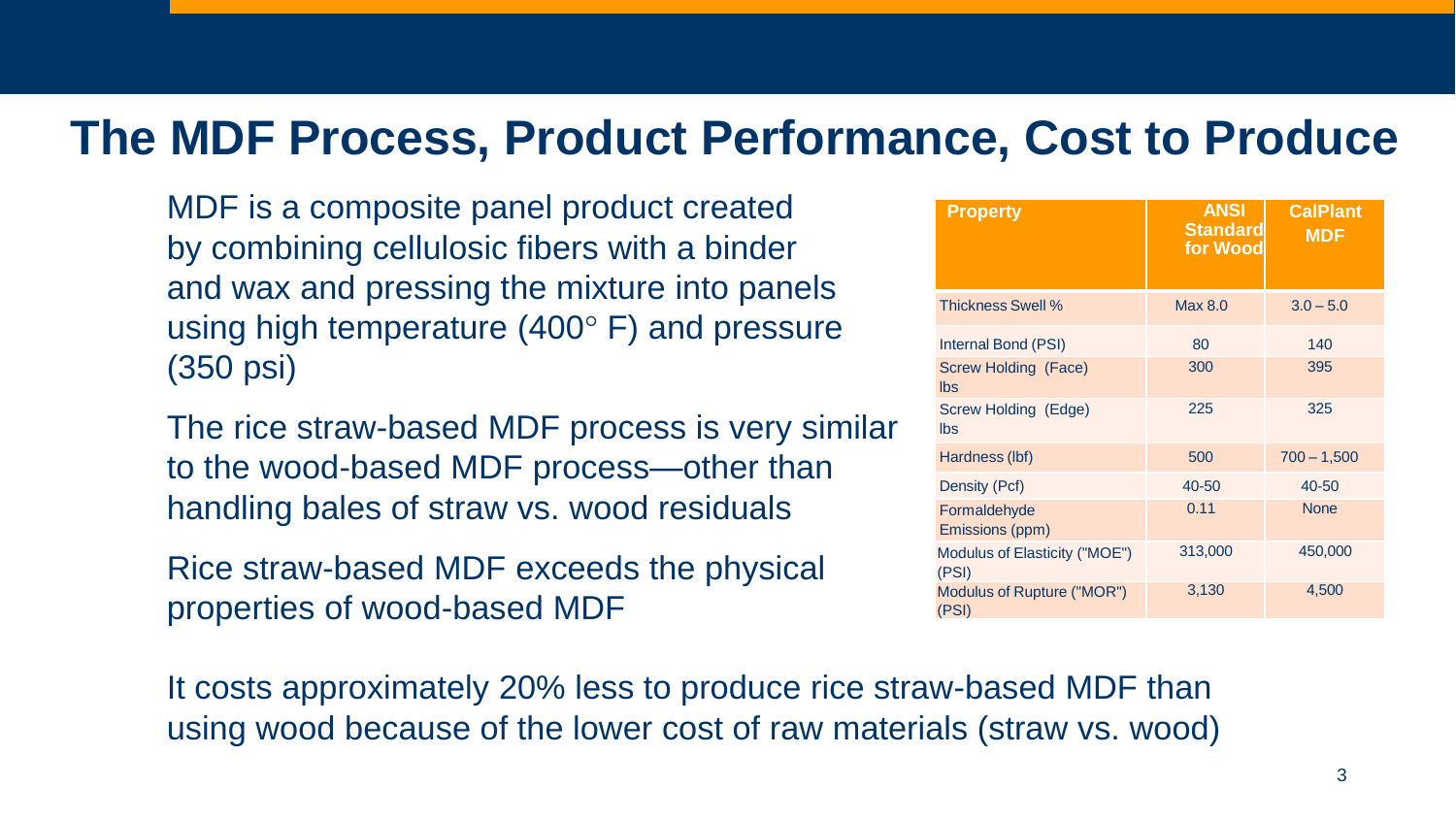## **Building the World's First Rice Straw-Based MDF Plant is Not For the Faint of Heart**

#### A VERY brief summary of the journey to financial closing

- October 1996—first several rice straw board trials unsuccessful—converting the straw to a suitable fiber proved challenging
- Late 2007—project fully developed (all contracts in place) and then a worldwide recession
- 2008—equipment supplier sells divisions providing the equipment and contract is terminated
- 2009—new supplier, Siempelkamp, begins testing the CalPlant MDF process
- Q4 2015—contracts renewed, secured equity commitment from key anchor equity investor
	- Prospective investors remain skeptical because of the time it has taken to secure funding so due diligence / investigation of all moving parts gave new meaning to "extensive"
- Q3 2016—verbal agreement with institutional investors to purchase \$225 million of TE bonds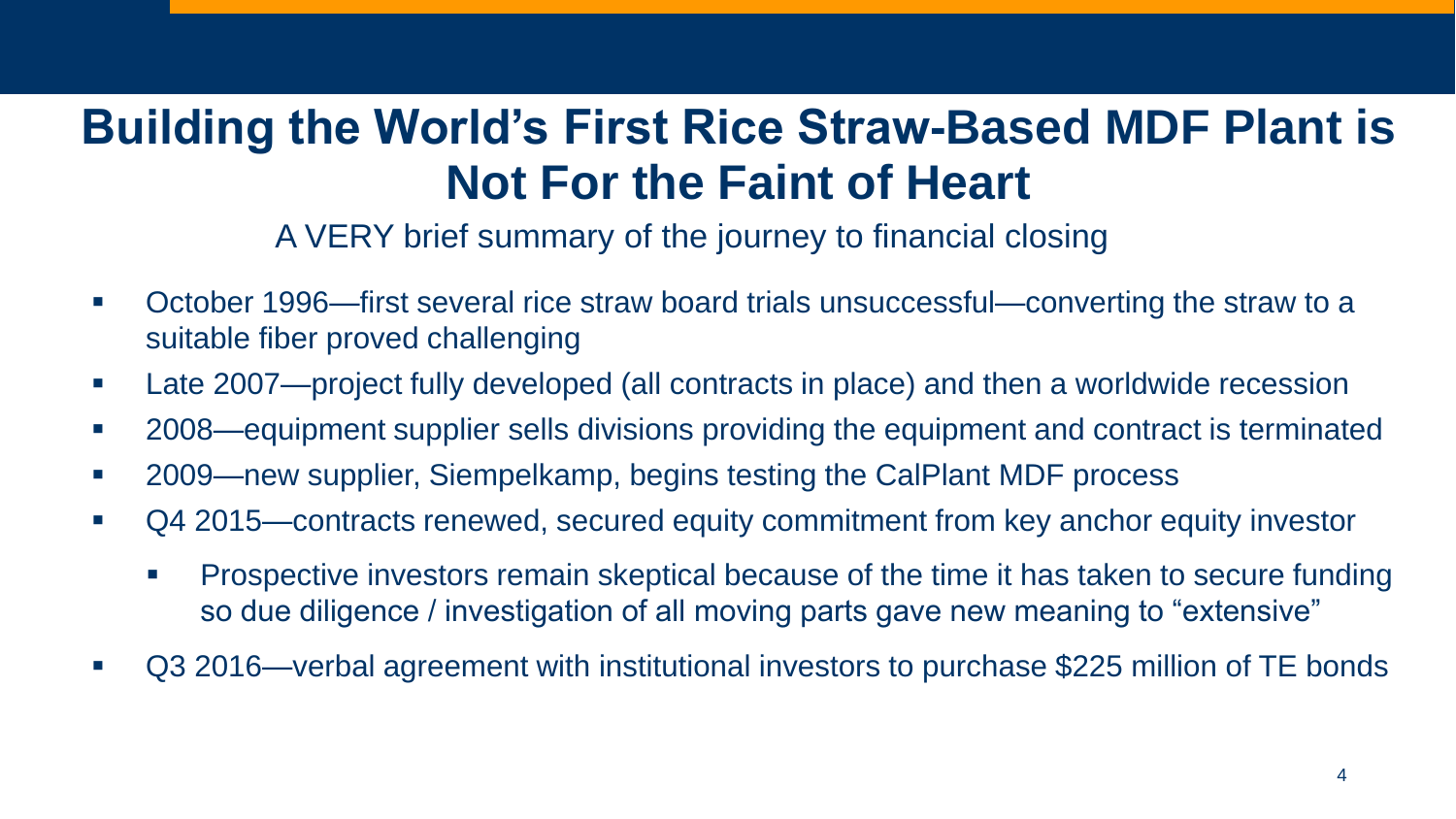## **….the journey (cont.)**

- December 7, 2016—due to post-election liquidity issues, muni funds placed orders for only ½ the debt—challenge becomes how to keep the project alive in a troubled bond market
- February 2017—Citi Group joins Stifel Nicolaus in helping secure bond sale
- Citi is viewed by bond investors as a positive development and on May 24, 2017 bond sale opens and the project received orders for \$834 million!
- Challenges during the long journey to financial close:
	- Very few debt and/or equity investors want to be part of a "first-of-its-kind"
	- Not having an investor from the "industry" fueled skepticism from most parties
	- The founders' lack of a balance sheet, a "Project Financing" proved very expensive and time consuming, but it was the only funding option
	- **EXTER** After 20+ years, key people retire and/or loose interest (faith) and keeping relationships intact was challenging